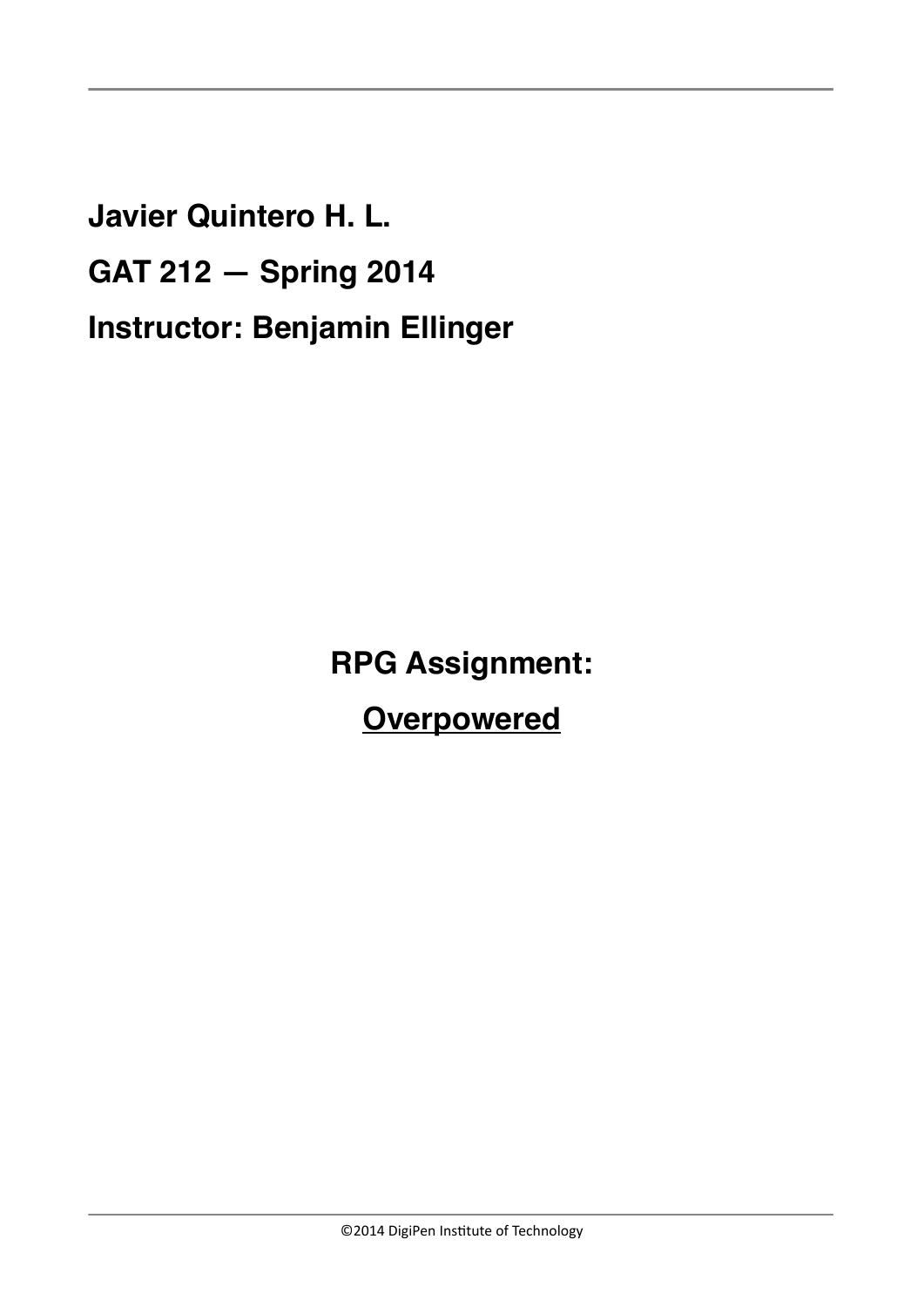## **SETTING**

You are a powerful superhero who was forced to relocate to **Giant Apple City** after you lost control of your powers and accidentally destroyed a considerable part of your home city. Although you managed to sneak away without anyone connecting you to the incident, you decided to move. You met your companions (other players) in a support group for misunderstood superheroes; together, you try to use your powers for good and, hopefully, with as little collateral damage as possible.

## **GIANT APPLE CITY**

The main City, **Giant Apple**, is the country's center for business and superhero activity. Recent weeks have seen a series of bizarre accidents occur in nearby cities. Though no explanation has been found for them yet, the general assumption is that superheroes were somehow involved. Because of these accidents, and others recorded throughout history, inhabitants of Giant Apple tend to be mostly distrustful of superheroes; except for those who have already been saved by them. The city is divided into **three neighborhoods** and a **downtown area**. The citizen's of Giant Apple have nicknamed these neighborhoods **Pickpocket-Hood**, **Gangster-Hood** and **Mugger-Hood**, according to the kind of crime that one can expect to find in them.

#### **CRIME**

Despite the heavy superhero presence in the city, it is extremely common to encounter criminals in the streets of Giant Apple. The criminals that one can expect to find are:

**PICKPOCKETS**: These thieves tend to be very smooth and their marks often don't even notice the theft at all. They are mostly unskilled in combat and their usual response to any confrontation is to run. Though there is no conclusive evidence on the matter, police suspect that these thieves are all part of an underground ring. They are mostly found in the **Pickpocket-Hood** neighborhood though it is not uncommon to encounter a few stragglers in the **Downtown Area**.

**MUGGERS:** These criminals know the value of intimidation. They tend to carry weapons (either firearms or knives) but are usually afraid to use them. Because they have lived the the rough life of the streets, they tend to be fairly resistant to physical damage. They are mostly found in the **Mugger-Hood** neighborhood though it is not uncommon to encounter a few stragglers in the **Downtown Area**.

**GANGSTERS:** These criminals are always armed and tend to travel in groups. They are also able to call in reinforcements at a moment's notice. These people will usually be running crimes such as protection rackets, drug sales and will sometimes engage in firefights with neighboring gangs on the street. They are mostly found in the **Gangster-Hood** neighborhood though it is not uncommon to encounter a few stragglers in the **Downtown Area**.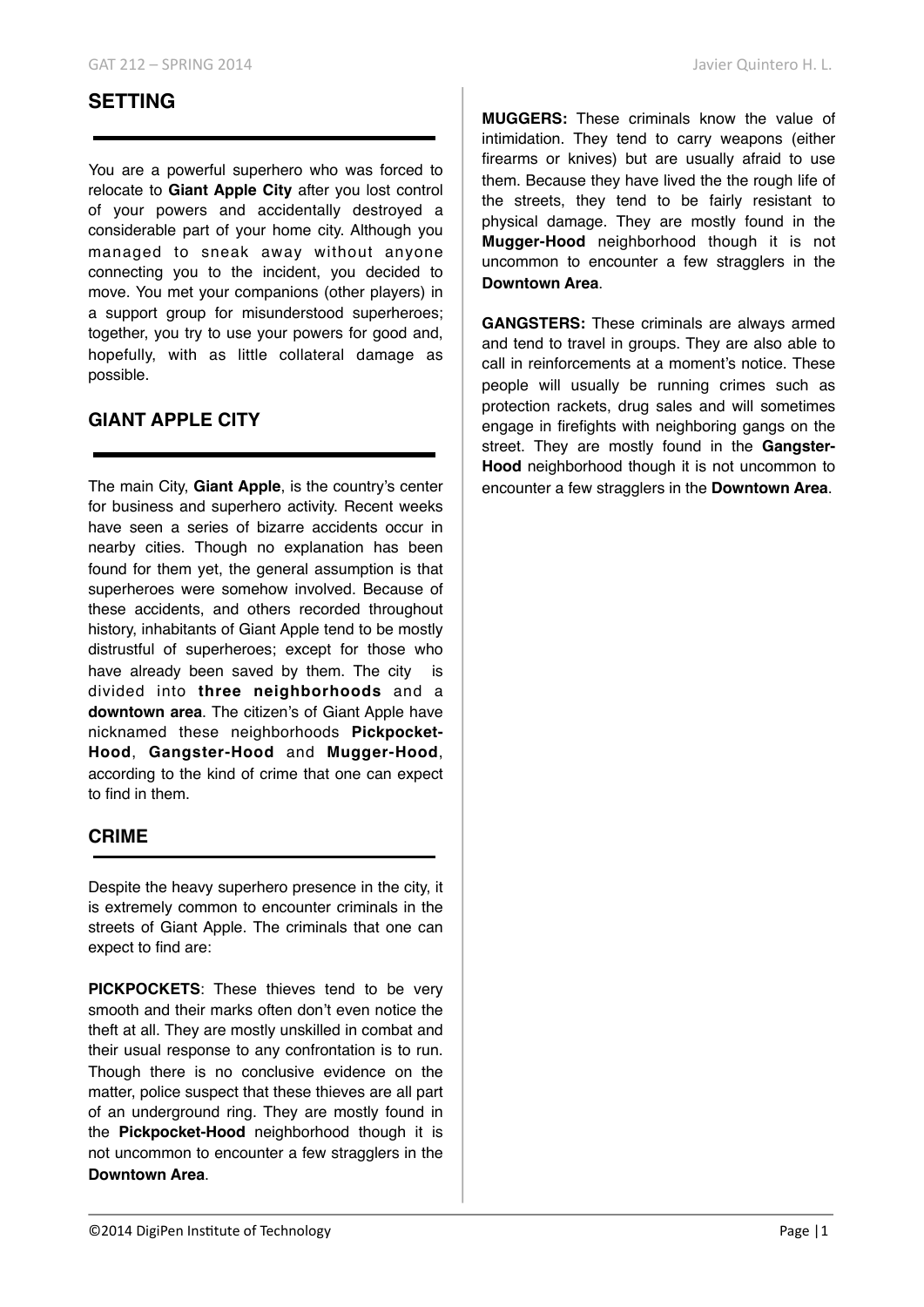# **Map of Giant Apple City**

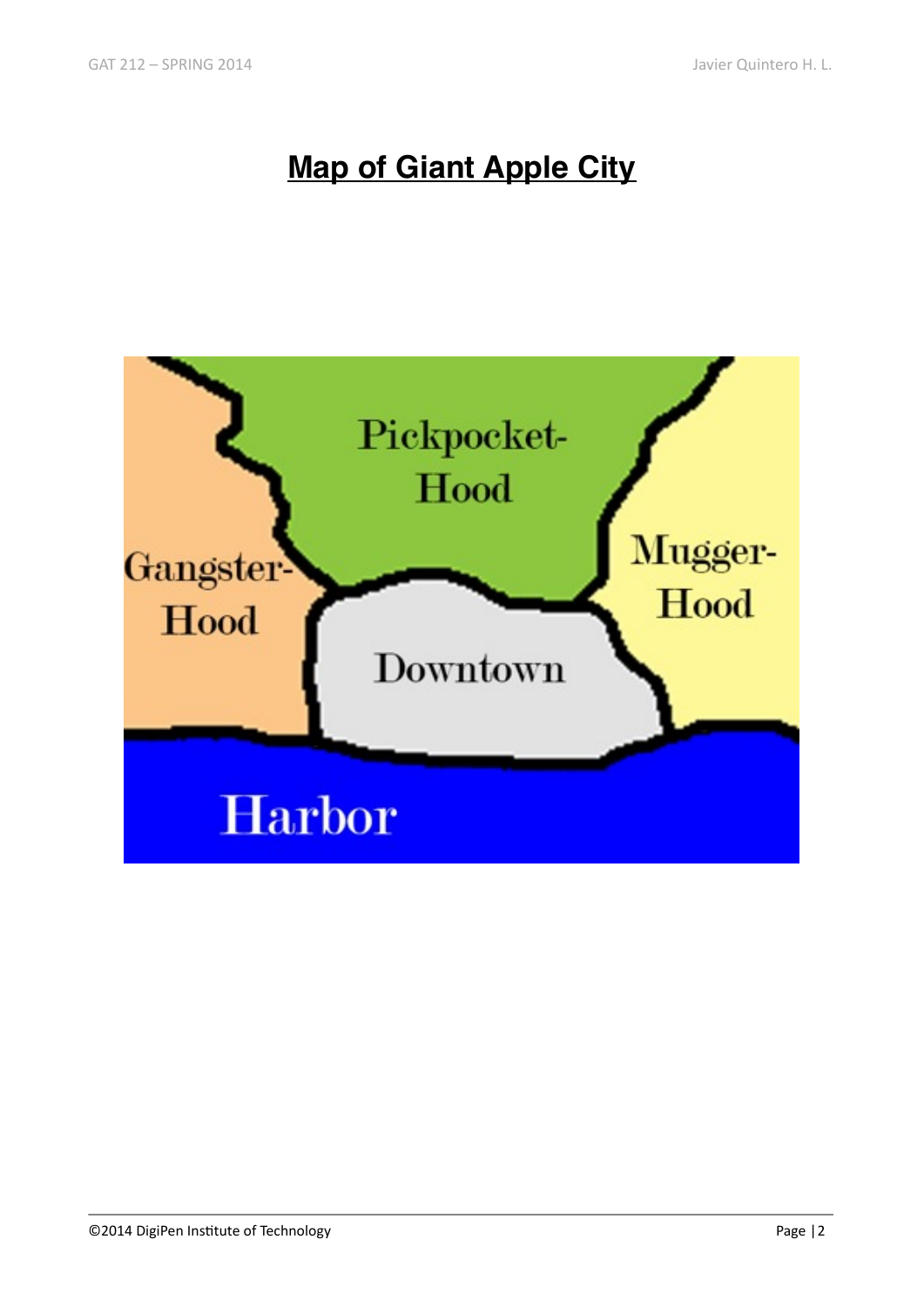#### **SUPER VILLAINS**

In addition to the low-level criminals that populate the streets of Giant Apple City, players will also encounter **Super Villains**. These are beings with powers beyond those of any normal criminal and will require a greater amount of power to be taken down. Though it is far less likely to encounter **Super Villains** than it is to encounter regular criminals, they can appear in any neighborhood. **Super Villains** fit into one of two categories:

**GREED-ORIENTED:** Greed-Oriented villains are really just in it for the money. They can be found robbing banks or jewelry stores and are often accompanied by goons (who are motivated by the payout and tend to not be very loyal). These villains will fight fiercely to defend their money but have a very strong sense of self preservation; it is common for them to flee the scene of a crime if they sense the odds are against them.

HAVOC-ORIENTED: Havoc-Oriented villains iust want to cause as much pain and destruction as they can. Their motivations vary greatly, ranging from revenge for a perceived affront to paranoid delusions about the world. Their power levels tend to be much greater, although some of the most brutal villains have had a low power-level but were very good at orchestrating deadly plans.

#### **SUPERHEROES**

**Superheroes** are the great protectors of Giant Apple City; they tend to patrol the streets looking for crimes to thwart or crises to avert.

Because of the incidents that caused them to relocate, the players will usually steer clear of superheroes as much as possible, in order to avoid raising suspicion and being linked to the partial destruction of their cities. Superheroes will sometimes show up to investigate after the players finish battling an enemy.

**C-LISTERS:** These individuals usually have low power levels and massive inferiority complexes. Since they are either not strong enough or not clever enough to deal with criminals and disasters on their own, they tend to work as sidekicks for A-List superheroes. Though they are often brought along for major crimes and disasters, they tend to deal with minor things such as distracting the goons or getting people to safety while the main heroes deal with the more pressing issues. They are often the target of ridicule and it is not uncommon for them to become villains in the hope of getting more recognition.

**B-LISTERS:** These heroes tend to work alone and focus mostly on street crimes and commonplace disasters such as car accidents and fires though they have been known to get involved with greater crimes when their enemies are involved. Though they always have super powers, these don't tend to be very outlandish; their power levels are certainly above that of any normal human but they wouldn't be anyone's first call if a giant monster attacked the city. Because of their limited potential, they tend to spend more time training than A-List superheroes. Although a few of them crave the attention and fame of the great A-List superhero teams, most B-Listers detest rigid structures and prefer to work alone. They are usually motivated by a profound sense of morality.

**A-LISTERS:** A-Listers are the heavy-hitters of the superhero world. These beings tend to be very powerful. They never bother with smaller streetlevel crimes unless compelled to for personal reasons (such as when a relative is the victim of one). Instead, A-Listers tend to focus on crimes of a much greater level, often involving a supervillains plans for world or galactic domination. It is also common for them to be called in for great natural disasters such as volcano explosions or tidal waves. A-List superheroes tend to be drawn to each other and often choose to work in large teams; these teams tend to be composed almost entirely of A-List superheroes although B-Listers can sometimes be invited to join if their abilities can come in handy (e.g the ability to talk to computers).

## **DISASTERS**

Remarkably commonplace in Giant Apple City, disasters tend to occur on a daily basis and people have become accustomed not only to their occurrence but also to the prompt rescue by a friendly neighborhood superhero. The kinds of disasters that one can expect to encounter are:

**EARTHQUAKES:** There used to be some vague, barely understandable explanation that involved fancy scientific terms like 'tectonic plates' and 'asthenosphere' but the increased frequency of these events in recent years have led many to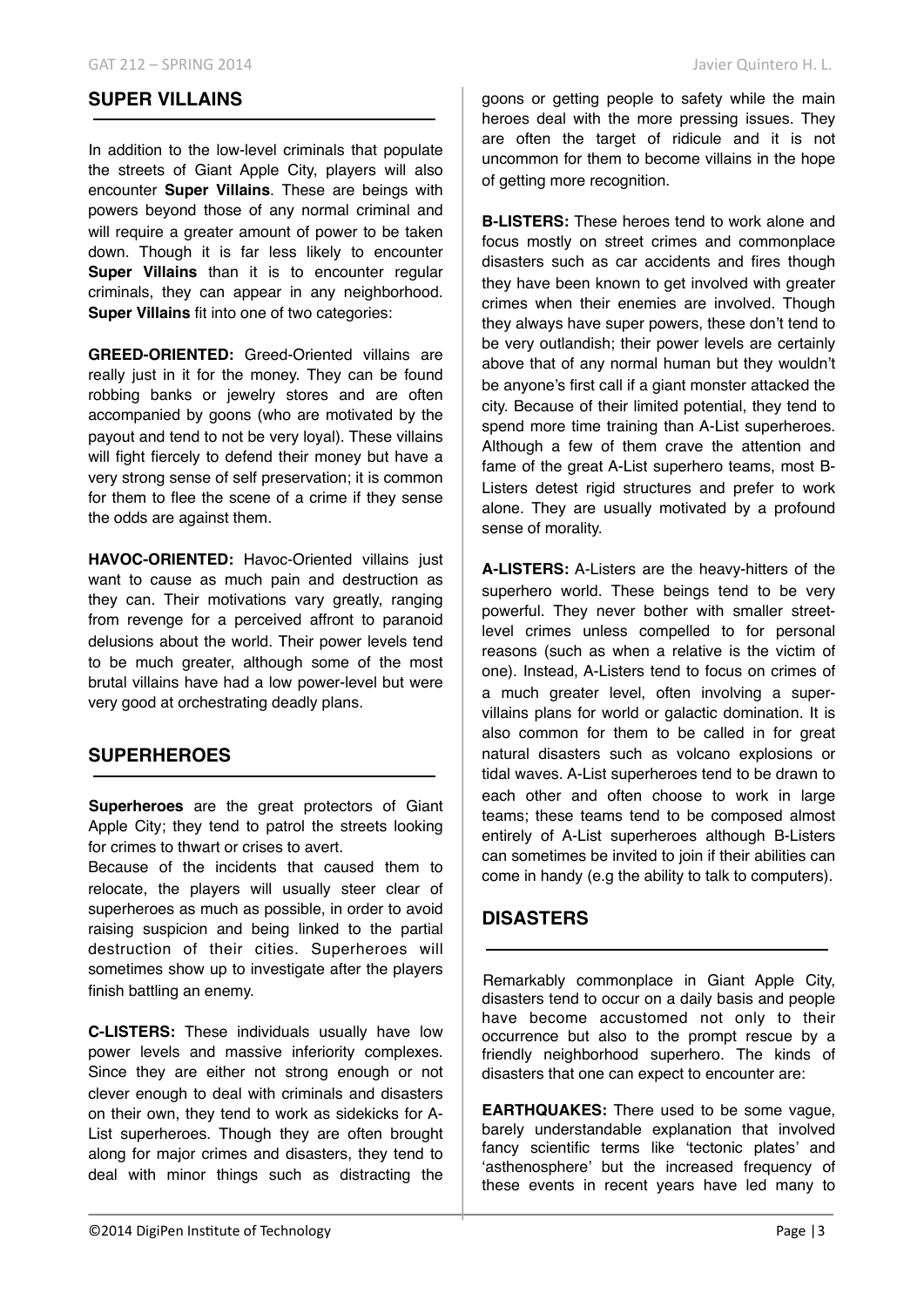suspect that there may be other forces at work here. Superheroes that respond to these disasters try to find ways to rescue people who become trapped under buildings.

**PLANE CRASHES:** There has been a recent spike in electromagnetic fluctuations emanating from the Earth's core, these fluctuations can sometimes cause a plane's systems to shut down entirely and unless the pilot is able to cope, the plane is doomed to fall out of the sky.

**TIDAL WAVES:** Caused by the same unusual underground activity as Earthquakes, these events tend to be very problematic for superheroes because of how fast they must react to prevent it from reaching land.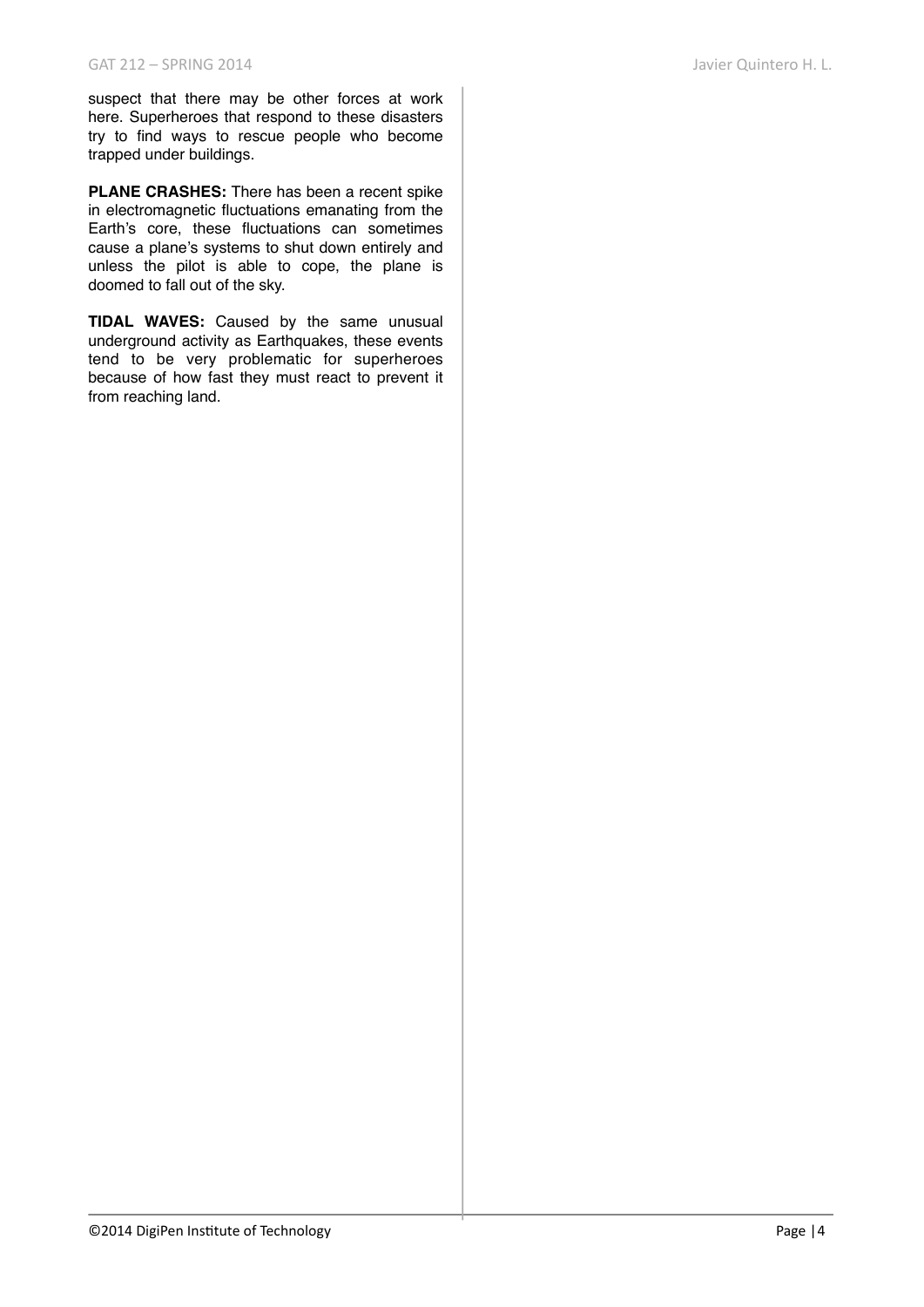## **THE CHARACTERS**

In Overpowered each player is a superhero who has been forced to relocate to Giant Apple City after causing an accident in the city where they used to live.

The players are superheroes unlike any that this world has ever seen; their powers are unmatched; even the weakest of the players is at least twice or three times as powerful as the strongest A-List superhero. As a result of this, their powers are very hard to control and they must be very careful when using them so that they don't accidentally cause immense amounts of destruction.

#### **STATS**

There are four stats that define a character.

**RESTRAINT (RES):** How much the character can control the amount of power they put into a particular action.

**CONTROL (CON):** How well a character can control the area affected by their attacks.

**PATIENCE (PAT):** How long can the character continue to use low levels of their powers without getting frustrated.

**ALTER-EGO (AE):** How believable is the character's 'normal' persona. How easy is it to convince others that they aren't superheroes.

How these stats work, in terms of gameplay will be explained in the combat section.

#### **CLASSES**

Each character has a superpower class, which determines the set of powers that they have access to. The characters can be one of the following classes:

## **MASTER OF THE MIND**

These characters have telepathic abilities. They find hand-to-hand combat to be beneath them and choose instead to attack their enemies minds. They can use the following abilities:

**MANIPULATION:** Play around inside a target's mind, you can force the target to relive certain memories, cause confusion, etc.

**ILLUSIONS:** Make your targets see things other than reality.

#### **MASTER OF STRENGTH**

These characters are very strong physically. They can use the following abilities:

**IMPACT:** Apply your strength to a single point. For example, by throwing a punch.

LIFT: Use your strength to lift extremely heavy objects and throw them.

#### **MASTER OF ENERGY**

These characters have unlocked the secret to manipulating the energy around them. They are able to use the following abilities:

**PROJECTILE:** These characters can launch the energy around them at a target.

**MOLD:** These characters can compress the energy into different shapes.

#### **MASTER OF DARK MAGIC**

These characters have somehow developed a link to a dangerous magical plane of existence known as The Dark Plane. They can use the following abilities:

**CHAOS:** Slightly bend the fabric of reality, causing it to behave in unexpected ways.

**SUMMON:** Call forth beings from The Dark Plane to do your bidding.

#### **MASTER OF MATTER**

These characters have control over the atoms themselves. They can use the following abilities: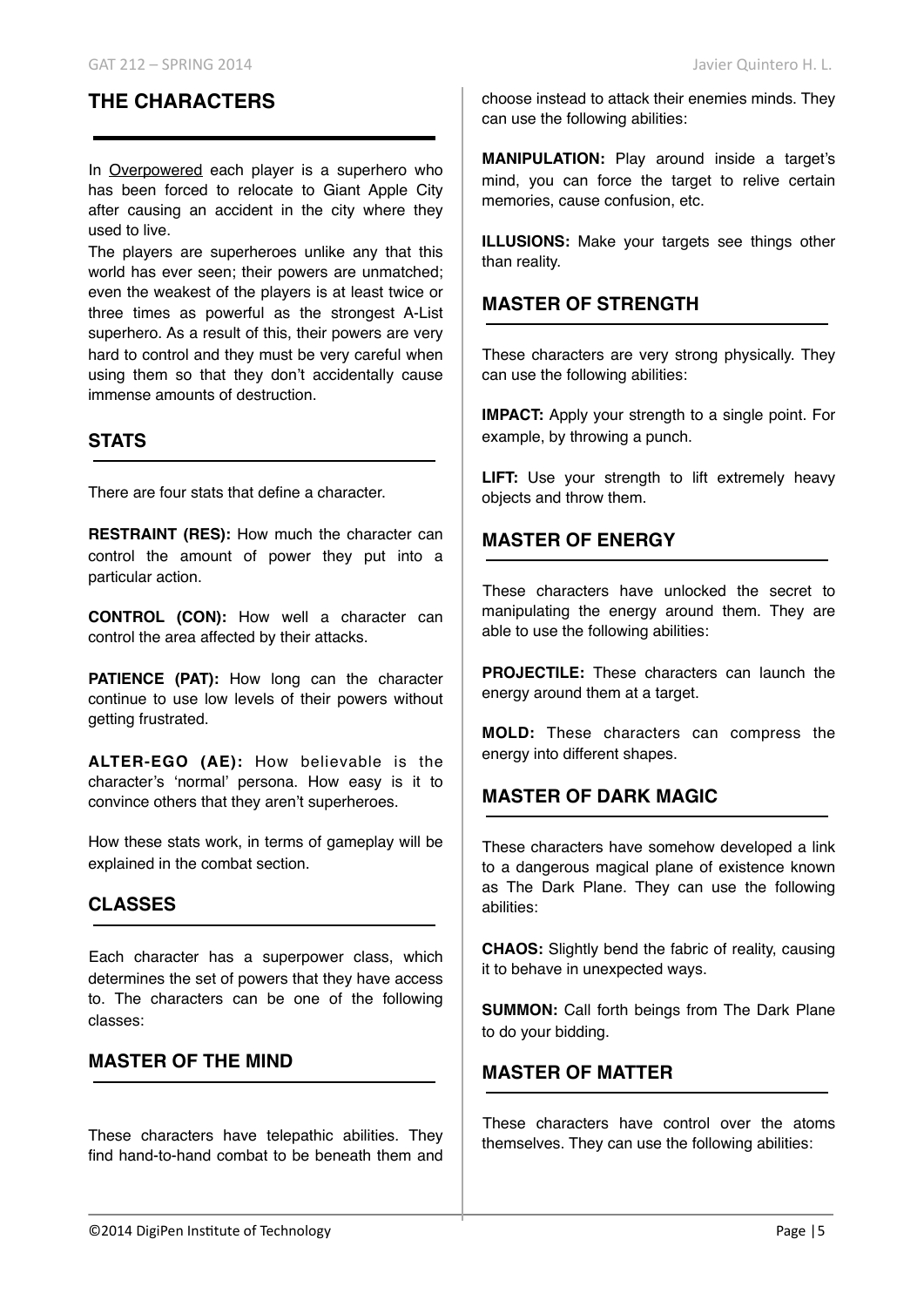**REARRANGE:** Rearrange the atoms of an object into whatever composition suits their bidding. They are unable to do this with living things.

**TELEKINESIS:** Move objects by lifting their atoms.

## **ABILITIES**

In Overpowered, abilities represent every single way in which the players can use their powers; the players may attempt to use their powers to perform any action, as long as they justify it through one of their two abilities. For instance, the **Master of Matter** may attempt to use their **TELEKINESIS**  ability to launch an enemy into a nearby building or to catch something that has been thrown at them. Note that if a player fails to justify how they will use their power to perform an action then they are unable to perform it.

#### **COMBINING ABILITIES**

Players are also not limited to using only one of their abilities at a time. A player may choose to combine both of their abilities to perform a given action. For instance, the **Master of Energy** may use their **MOLD** ability to create a specific shape with the energy around them and then use their **PROJECTILE** ability to launch it at an enemy.

## **CHARACTER CREATION**

Follow these steps to create you character:

## **1. SELECT YOUR POWERS**

As you saw in the 'THE CHARACTERS' section, there are a few different kinds of powers to choose from. These powers will determine the kind of things that you will be able to do in the world. Do you enjoy the super-powered brawling of the **Master of Strength** or do you prefer launching energy projectiles from afar like the **Master of Energy**, or perhaps you prefer to alter the very fabric of reality, like the **Master of Dark Magic**.

#### **2. ROLL YOUR STATS**

Each of your stats in Overpowered consists of a number between 1 and 5:

- 
- **-** For your **CONTROL (CON)** stat, roll a d6. If the die lands on a six, then re-roll. Otherwise, write down the number on your character sheet.
- **-** Repeat this step for your **RESTRAINT (RES), PATIENCE (PAT)** stats.
- **-** Your **ALTER-EGO (AE)** stat should begin at 0.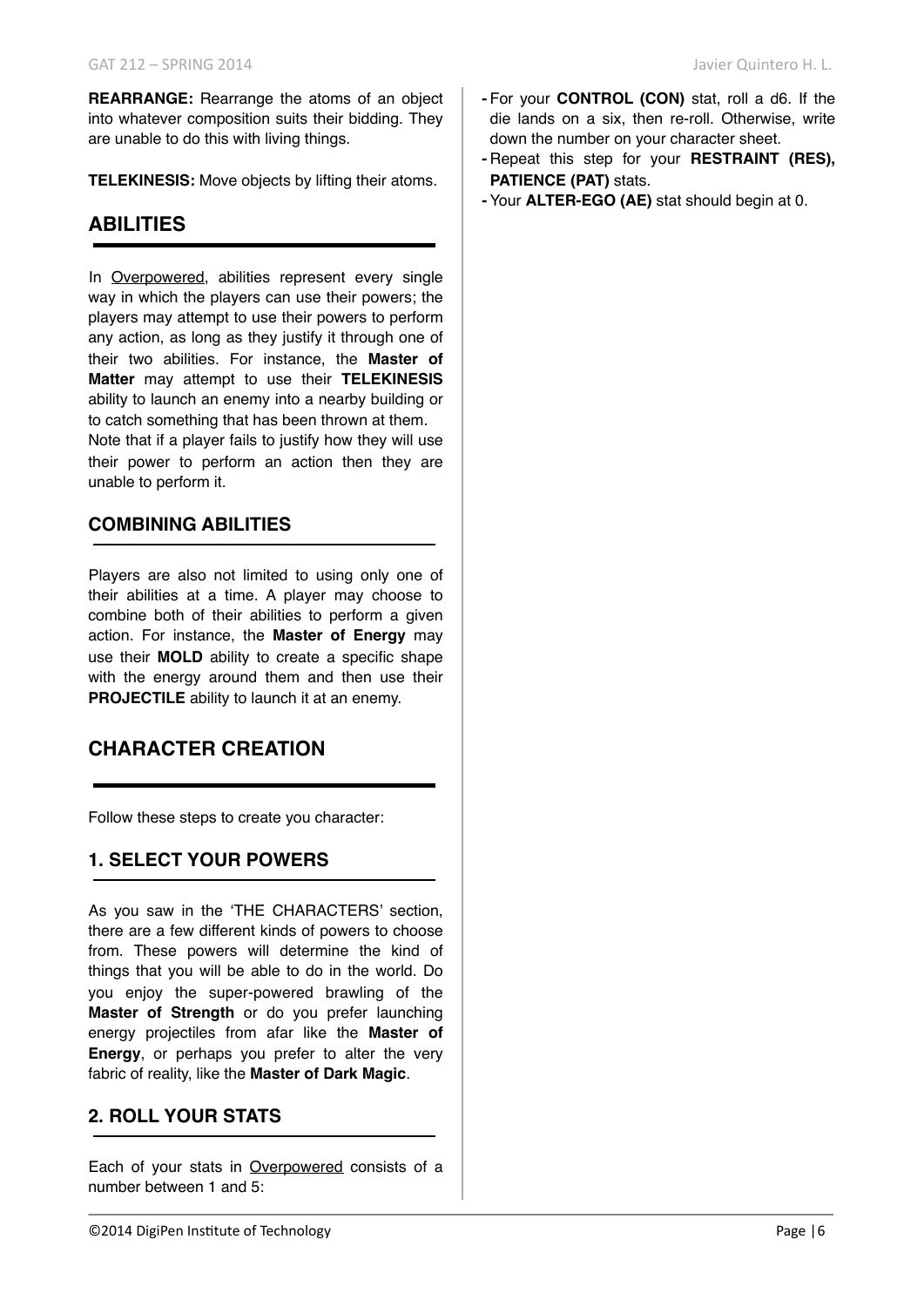## **TRAVERSING THE CITY**

As shown in the diagram below, each of the neighborhoods is subdivided into city-blocks. At the start of every adventure the players are placed in the center of downtown. Players are then free to move in any direction they desire. The map doesn't have pre-determined limits, so that whether the players are able to reach each of the neighborhoods and how long this takes is left to the GM's discretion.

## **MOVEMENT**

Movement in Overpowered is done on a grid; where each space on the grid is a city-block.

Encounters and events in the world generally occur within a single city block and when players move they reach the next block.

For example, using the diagram below (labeled with numbers 1 through 9 for clarity):

> **-** If the players were on space number 5, they could move up, towards Pickpocket-Hood,; Right, towards Mugger-Hood; Left, towards Gangster-hood or Down towards the Harbor.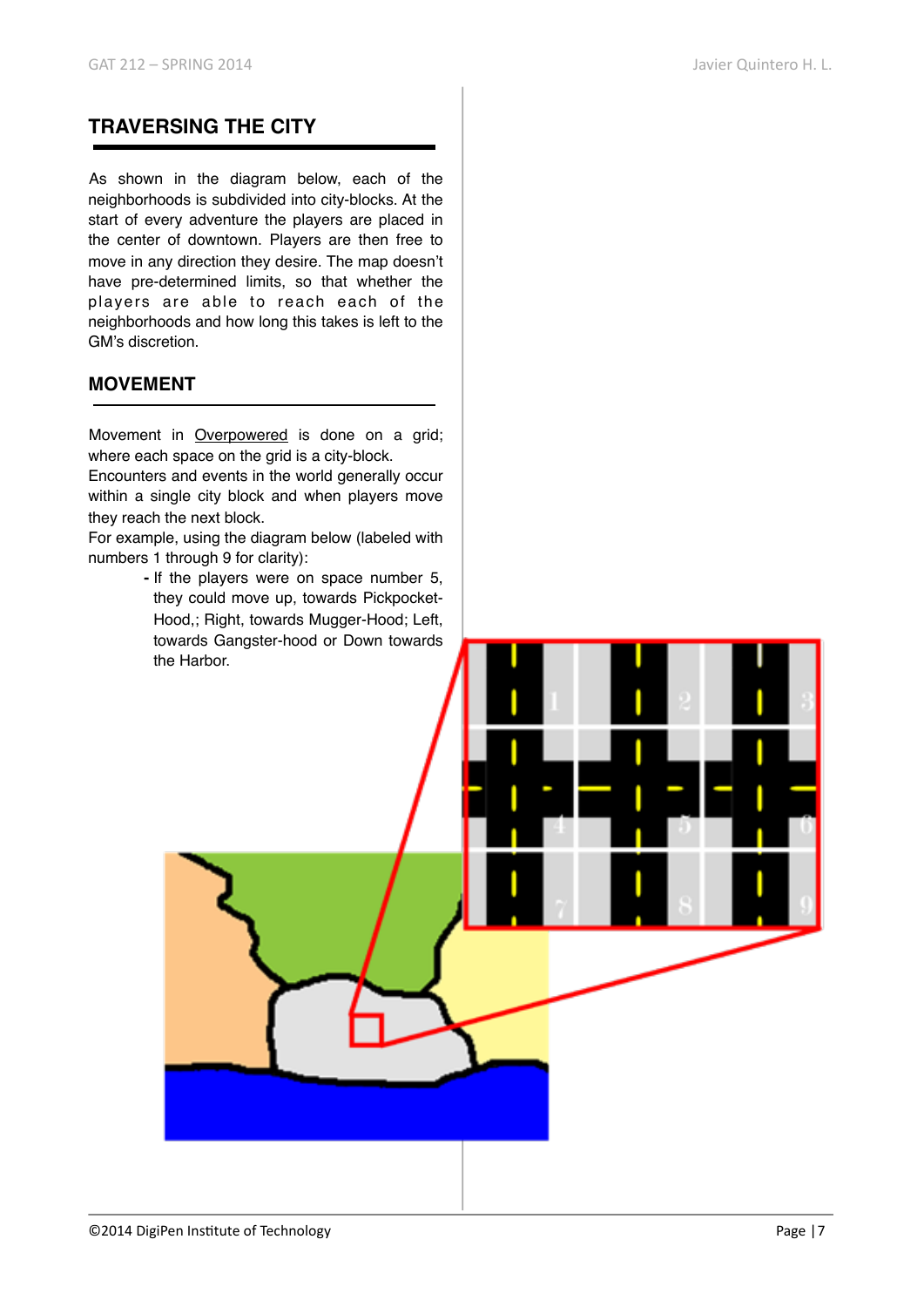#### **ENCOUNTERS**

Whenever the players enter a new city-block, the GM must populate this new block with content. The rules for how this is done vary depending on which neighborhood the players are in.

An encounter, occurs when the players enter a block that has enemies on it.

#### **DOWNTOWN**

If the players are within the Downtown area, the GM must roll a d20. The outcome of the roll determines what kind of enemies the players encounter in this place

| Roll      | <b>Enemies</b>                         |
|-----------|----------------------------------------|
| $1 - 6$   | None                                   |
| $7 - 10$  | <b>Thieves</b>                         |
| $11 - 14$ | Muggers                                |
| $15 - 18$ | Gangsters                              |
| 19        | Greed-Oriented<br><b>Super Villain</b> |
| 20        | Havoc-Oriented<br><b>Super Villain</b> |

For example, if the players where in the downtown area and they the GM rolled a 13, the space they moved into would have some muggers there. What these muggers are doing is left to the discretion of the GM; whether they are in the process of committing a crime or are trying to run away from the police, etc.

#### **NEIGHBORHOODS**

On the other hand, if the players are in one of the three neighborhoods, the GM still rolls a d20 but uses the following table for determining the kinds of enemies that will be found in the new block.

| Roll     | <b>Enemies</b>                  |
|----------|---------------------------------|
| $1 - 6$  | None                            |
| $7 - 18$ | Neighborhood<br>Enemies         |
| 19       | Greed-Oriented<br>Super Villain |
| 20       | Havoc-Oriented<br>Super Villain |

In the table above, 'neighborhood enemies' means whatever enemies are most abundant there. For example, if he players are in **Pickpocket-Hood** and the GM rolls a 17, then that space will be populated with Pickpockets. However, if the players were in **Mugger-Hood** then the space would be populated with Muggers.

#### **ANGERING THE CRIMINALS**

Because of the organized nature of crime in Giant Apple, the criminals are able to send more and more lackeys every time they encounter the player. For this reason, the more encounters the players have with the same kind of neighborhood criminal within that neighborhood, the more of them they will encounter.

After the players enter one of the neighborhoods, the **GM** must keep track of how many encounters they have had with that neighborhoods enemy type since they entered it. For example, if the players entered **Gangster-Hood** the GM would have to keep track of the number of encounters the players had with gangsters.

#### **NUMBER OF UNITS IN AN ENCOUNTER**

The number of units in an encounter should always be equal to the number of encounters the players have had against that kind of Criminal. For example, if the players have encountered Muggers five times, then the number of muggers on their next encounter would be five.

#### **TO SUMMARIZE**

When the players walk into a new block, the GM must: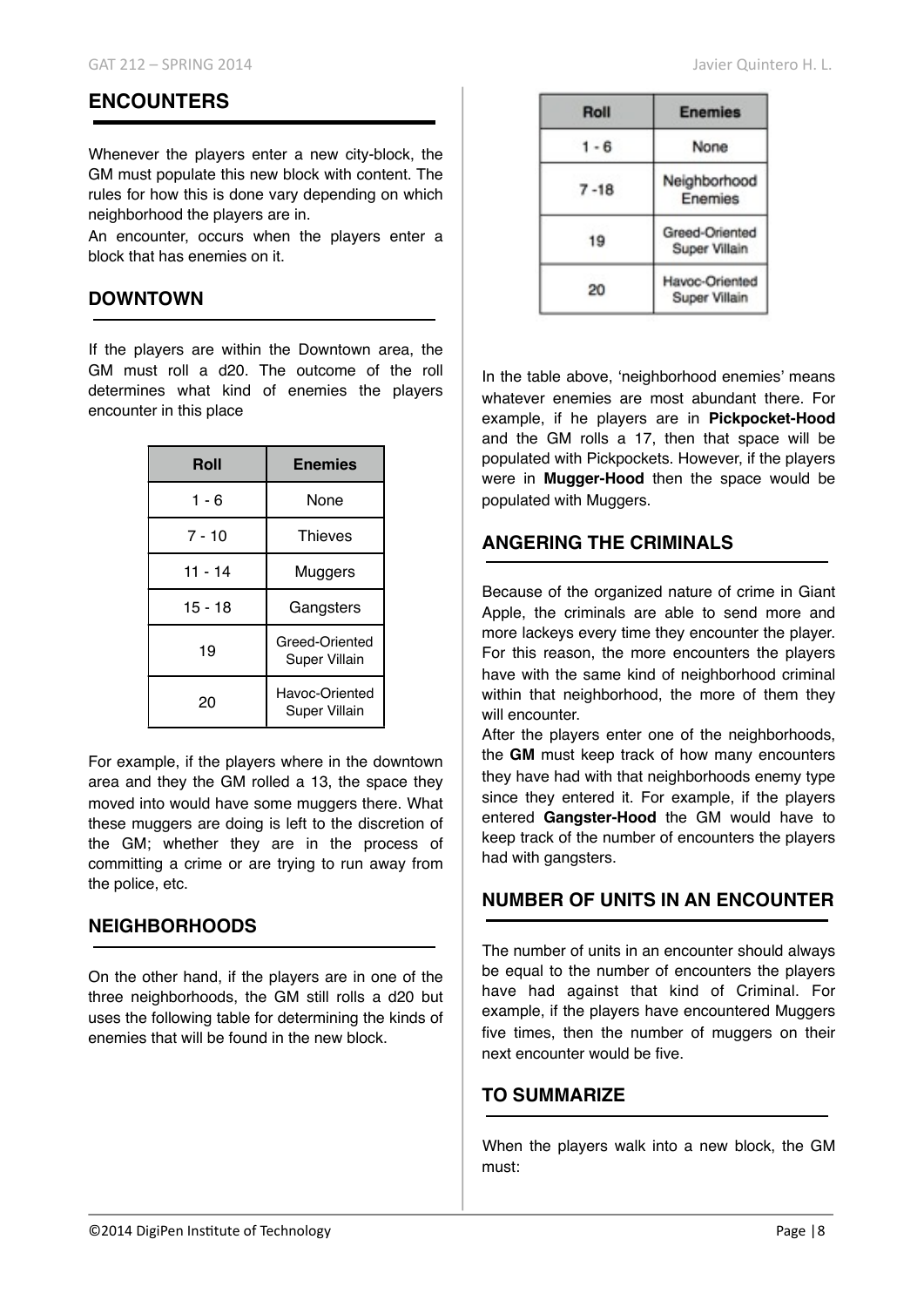- Roll a d20 to determine the kind of enemies will be encountered

**-** Look at the number of encounters that have been had against that specific type of enemy to determine how many of them there will be in the new block.

#### **DISASTERS**

Although they are considerably rarer than being attacked by a common criminal, Giant Apple City also sees its fair share of natural disasters. Whenever the players enter a new City Block, the GM must roll 2d20. The outcome of the roll determines which kind of natural disaster the player can expect. The possible outcomes are shown in the table below:

| Roll   | <b>Outcome</b>    |
|--------|-------------------|
| 2      | Earthquake        |
| 3      | Plane<br>Crash    |
| 4      | <b>Tidal Wave</b> |
| 5 - 40 | Nothing           |

## **DESCRIBING DISASTERS**

When a disaster comes up, the GM will be required to describe the scene in which the disaster is occurring. For example: *Suddenly, the ground starts to shake, the buildings around you begin to fall down... etc.* 

The players must then use their powers to try to save people who have gotten into precarious situations (see section 'NON-COMBAT').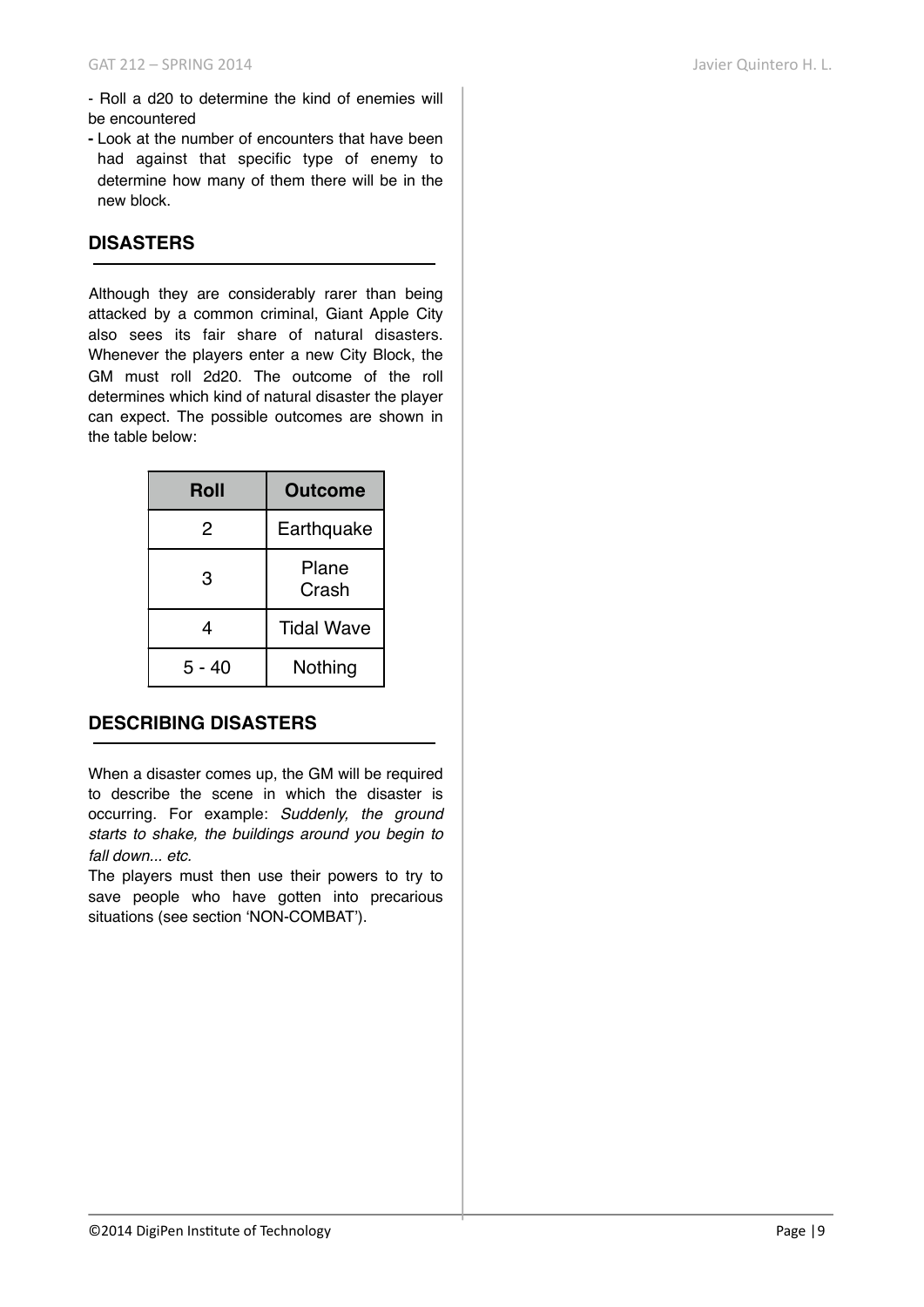## **COMBAT**

The power of the players in Overpowered is well beyond that of their enemies. The goal of combat then, isn't just to eliminate the enemies but also to do so with the least amount of collateral damage. Character's must strive to control their powers so that they don't expend too much energy and risk damaging everything around them. Since combat depends very heavily on stats, they will be explained in more detail below.

#### **MAGNITUDE**

All enemies have a **MAGNITUDE (MAG)** stat which represents the power-level of that particular character and consists of a value between 1 and 5, where 1 is the lowest power-level and 5 is the highest. The lower the power level of that character, the more difficult it is to defeat them without causing too much damage to the environment. The **MAG** of any given character determines how much power is required to eliminate them and, in combat, is represented by the die that is rolled.

| <b>MAG</b> | <b>DIE</b>     |
|------------|----------------|
|            | d4             |
| 2          | d <sub>6</sub> |
| 3          | d <sub>8</sub> |
| 4          | d10            |
| 5          | d20            |

At the beginning of combat, the GM rolls the corresponding **MAG** for the specific enemy. This number is the 'goal' that players are trying to hit them with.

For example, if the enemy has a **MAG** of 3, the GM will roll a d8. Let's assume that the number rolled is a 5, the players will be trying to roll a 5 (how the players roll is explained in the next section).

## **CONTROL**

Every player has a **CONTROL (CON)** stat. This stat determines how much control the player has over the power that they are using.

The higher a character's **CON** is, the more control they have over the area that they are affecting with their power. Characters with higher **CON** have less trouble eliminating a low-magnitude character. The character's **CON** stat determines the kind of dice they can choose to roll for their attacks. A player may roll the die corresponding to their own **CON**  stat or any of the lower ones. For example, a player with a **CON** of 3 may choose to roll either a d8, a d10 or a d20.

| <b>CON</b> | <b>DIE</b> |
|------------|------------|
|            | d20        |
| 2          | d10        |
| 3          | d8         |
|            | d6         |
| 5          | d4         |

Players roll their **CON** after the GM has rolled the enemy's **MAG** and continue rolling to try to get as close as they can to the **MAG** value. The player may choose to stop rolling at any time. The number of times the die was rolled represents the **POWER (POW)** of that attack. The final value on the dice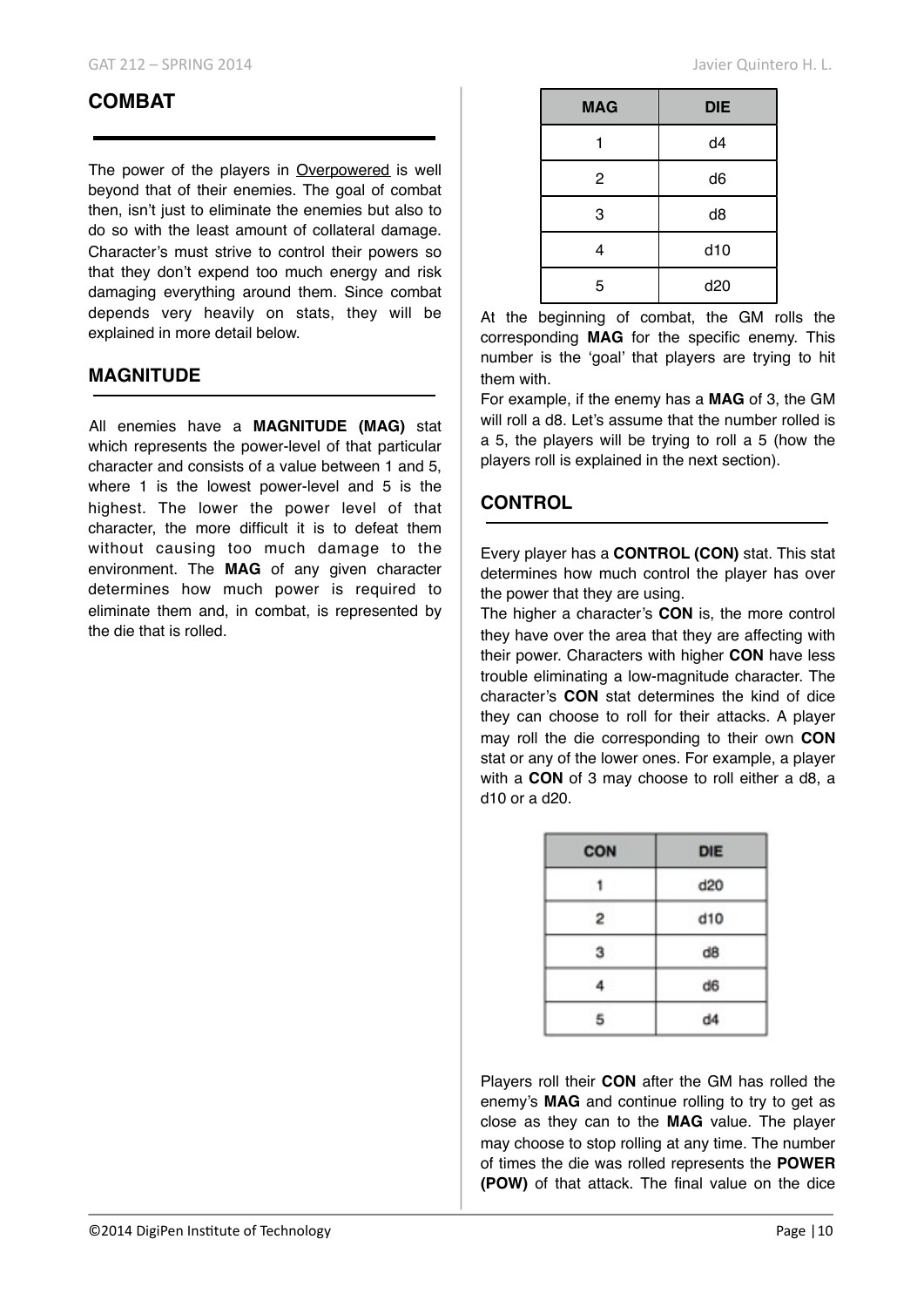## **DAMAGE POINTS**

surroundings.

Damage assigned in battle is measured in **Damage Points**. A **DAMAGE POINT** is a single unit of damage. The majority of the low-level criminals in the world are able to withstand a single damage point (but those with greater **MAGNITUDES** may survive more than one hit. The character can choose to subtract the value of their own **RESTRAINT (RES)** stat from the **DAMAGE POINTS** that they are assigning to the environment.

assign two **DAMAGE POINTS (DP)** to the

## **A SINGLE ATTACK**

- The GM rolls the enemy's **MAG** die
- The player rolls their **CON** dice to determine the number of **DAMAGE POINTS** that they are assigning to the environment.
- The players choose whether to subtract their **RES**  from the **DAMAGE POINTS TO THE ENVIRONMENT.**
- Players subtract the value of 1 damage point from the enemy's hit-points and make a note of the amount of **DAMAGE POINTS** assigned to the environment.

## **PATIENCE (PAT)**

The patience stat is a number between 1 and 5 and it represents how many times the player is able to do something as frustrating as limiting their powers. After attacking **PAT** number of times during an encounter, the character must roll one more die for their **CON** for every subsequent attack. For example, if a character has a **PAT** of 5 and they attack, then their sixth attack they will have to roll an extra **CON** die, on their seventh they'll have to roll two extra **CON** dice and so on.

#### **ROLEPLAYING IN COMBAT**

As explained before, in the character section, the players must justify any attacks that they do through the abilities that they have. If they are unable to do so then they relinquish their turn and the next player may attack. For example, if a player simply states "I attack X" then the attack is negated. However, if that same player (assuming that they play the **Master of Matter)** were to state "I use my **REARRANGE** ability to turn this car into a metallic ball and then use my **TELEKINESIS**  ability to launch it at then enemy. In this case the player would be able to attack. Note that this doesn't change the rules for how damage is calculated.

## **A FULL COMBAT ENCOUNTER**

During a combat encounter, the players take turns attacking the enemies they are engaging. A turn consists of a single attack and an attack ends as soon as the Damage to the environment, for that single hit is calculated. Players continue attacking while there are still enemies on the field. Once all of the enemies on the field have been eliminated, the combat encounter is over.

## **DAMAGE TO THE ENVIRONMENT**

Whenever damage is done to the environment, the GM should describe how the player's attack affected the environment. For example, if the **MASTER OF THE MIND**, used their **ILLUSION** ability to attack their enemies and assigned **15 DAMAGE POINTS** to the environment, then the GM might describe the damage to the environment as "Everyone within a 2 mile radius is now hallucinating".

The following table shows the different levels of damage to the environment, in relation to the total number of **DAMAGE POINTS** assigned to the environment during this combat (by all the players).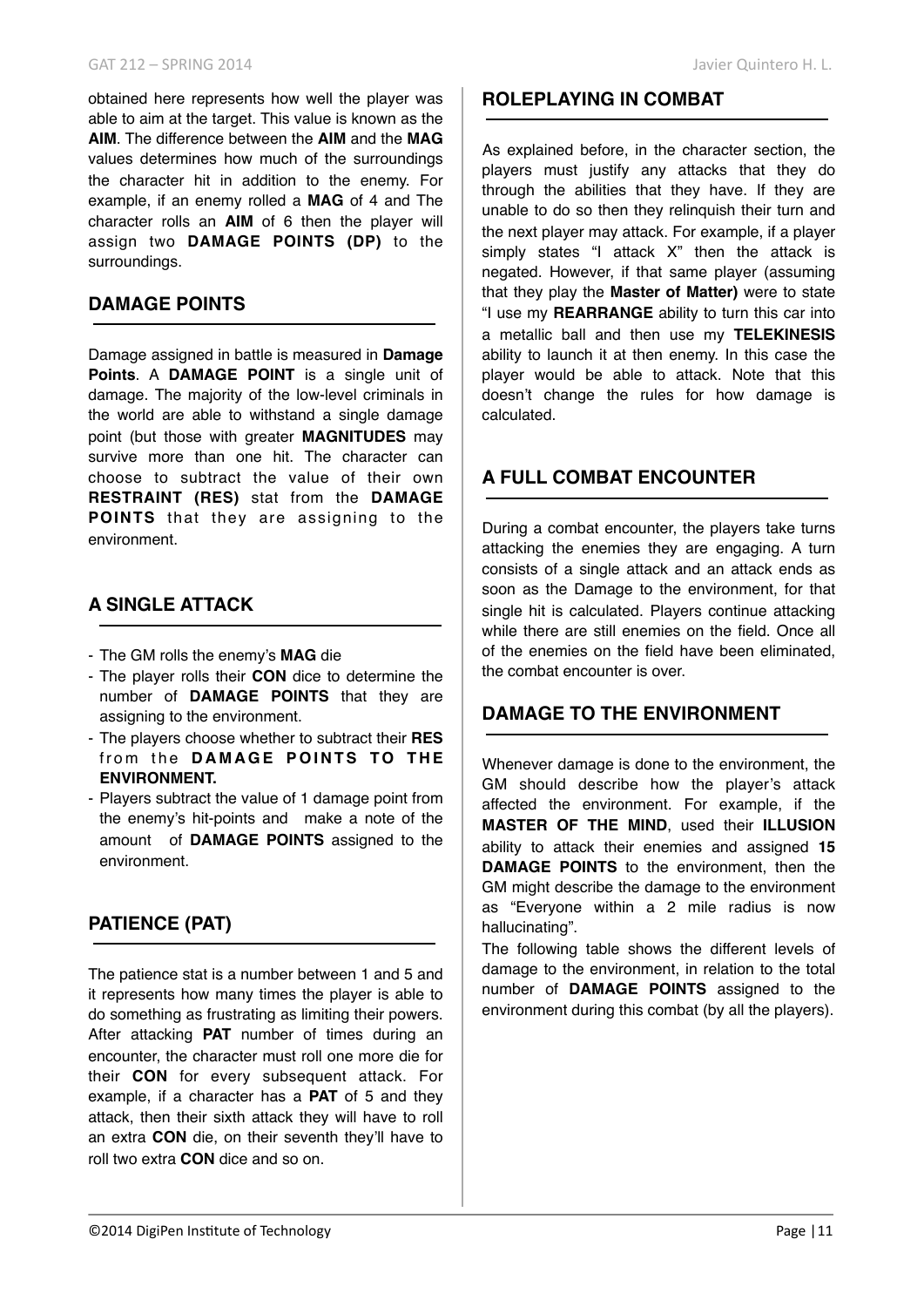| <b>DAMAGE</b><br><b>POINTS</b> | <b>LEVEL</b>       | <b>Person</b>              |
|--------------------------------|--------------------|----------------------------|
| $0 - 10$                       | Minor<br>Damage    | Citizen                    |
| $10 - 20$                      | Low Damage         | C-List<br>Superhero        |
| $20 - 30$                      | <b>High Damage</b> | <b>B-List</b><br>Superhero |
| $30 - 40$                      | Major<br>Damage    | A-List<br>Superhero        |

After a battle is finished, a person will be drawn to the scene to ask questions about what happened. As shown on the table above, the kind of person that will be drawn to the scene depends on the amount of damage done by the entire party to the environment. For example, if the players did a total of 16 damage the environment, then after the fight they would be approached by a C-List Superhero. The higher the person is on the list, the more skeptical they will be and the more difficult it will be for players to convince them. The most difficult to convince are the A-List superheroes, since they tend to be highly intelligent and distrustful.

#### **SPECIAL ABILITIES**

Enemies also have certain effects which are either always active or which get activated when certain conditions are met. A few examples of these are abilities that give immunity to certain powers (such as the **Master of Dark Magic**'s power), abilities that prevent a creature from being destroyed and abilities that take away the player's patience. For more information on these abilities, look at the 'Enemies' section of the paper. Which contains a sample of the kinds of enemies that one can expect to find in the world of Overpowered.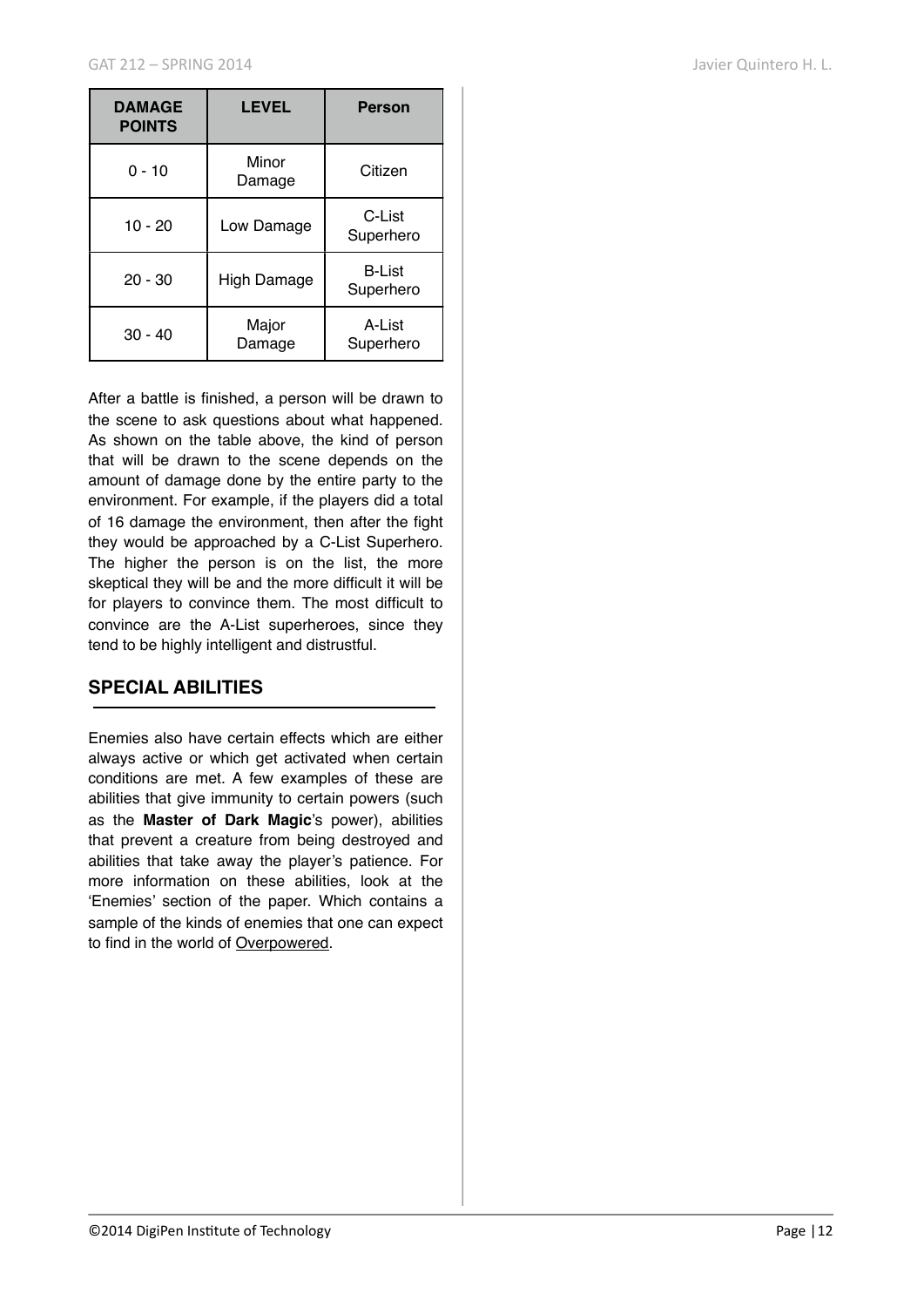## **DEALING WITH INQUISITIVE PEOPLE**

After the battle, players must talk to whoever was drawn to the scene and try to convince them that nothing has happened or that the players weren't involved. In order to do this, **the last player to land an attack** must give an explanation for the destruction that exempts the players from any suspicion.

**EXPLANATION:** The player must then give an explanation for what has happened that doesn't involve anyone in the party. Based on this explanation, the player may receive the following bonuses from the GM.

**BELIEVABILITY (BEL):** Up to +7 for being incredibly believable.

**QUALITY (QUA):** Up to +7 for high-quality Roleplaying.

**ALTER-EGO (AE):** + the character's **ALTER-EGO** stat.

The GM then rolls a die to determine whether the inquisitive person believed the explanation. The table below shows the different dice that the should be rolled for the different inquisitive people.

| <b>Person</b>   | <b>Die</b>      |
|-----------------|-----------------|
| Citizen         | d6              |
| C-Lister        | d8              |
| <b>B-Lister</b> | d <sub>10</sub> |
| A-Lister        | d20             |

If the total bonus obtained by the player is greater than or equal the GM's roll, then the person believed the excuse. For example, if the GM rolled a 7 because the inquisitive person was a C-Lister and the player got a bonus of +3 for **Believability**, a bonus of +2 for **Quality**, and the player's alter **ALTER-EGO** stat is  $3(3 + 2 + 3)$ ; then the inquisitive person believed the player's excuse.

#### **ESTABLISHING YOUR ALTER-EGO**

The players' powers are already great beyond belief and won't increase anymore. Their **ALTER-EGOS** on the other hand, become better established and more believable as they become more experienced at hiding their powers. Every **fifth** time that an inquisitive person believes a the player's explanation about an incident, that player's **ALTER-EGO** becomes better established and the stat increases by **1**. In practice, the **ALTER-EGO**  effectively becomes the player's level and by having it upgrade as players get more effective they get at convincing people means that players associate much of their character's personality with this .

## **NOTORIETY**

One of the most important things that players need to keep track of is their notoriety. Although the players spend their time trying to be good, help others and stop crime, they must do so while hiding the full extent of their powers; otherwise people might realize that it was the players who caused the incidents in those cities.

The **NOTORIETY** is a stat that is shared by the entire party of players. At the beginning of the game (Character Creation), the party's shared **NOTORIETY** starts with a value of zero (0). This value is incremented every time that an inquisitive person doesn't believe an excuse that a player gives. The amount by which the notoriety gets increased depends on the inquisitive person that didn't believe you excuse. As shown in the table below:

| Person          | Value |
|-----------------|-------|
| Citizen         | +1    |
| C-Lister        | +2    |
| <b>B-Lister</b> |       |
| A-Lister        |       |

For example, if the party's notoriety was 20 and the player told and excuse that wasn't believed by a B-Lister, then the notoriety would increase by 3, leaving it a 23.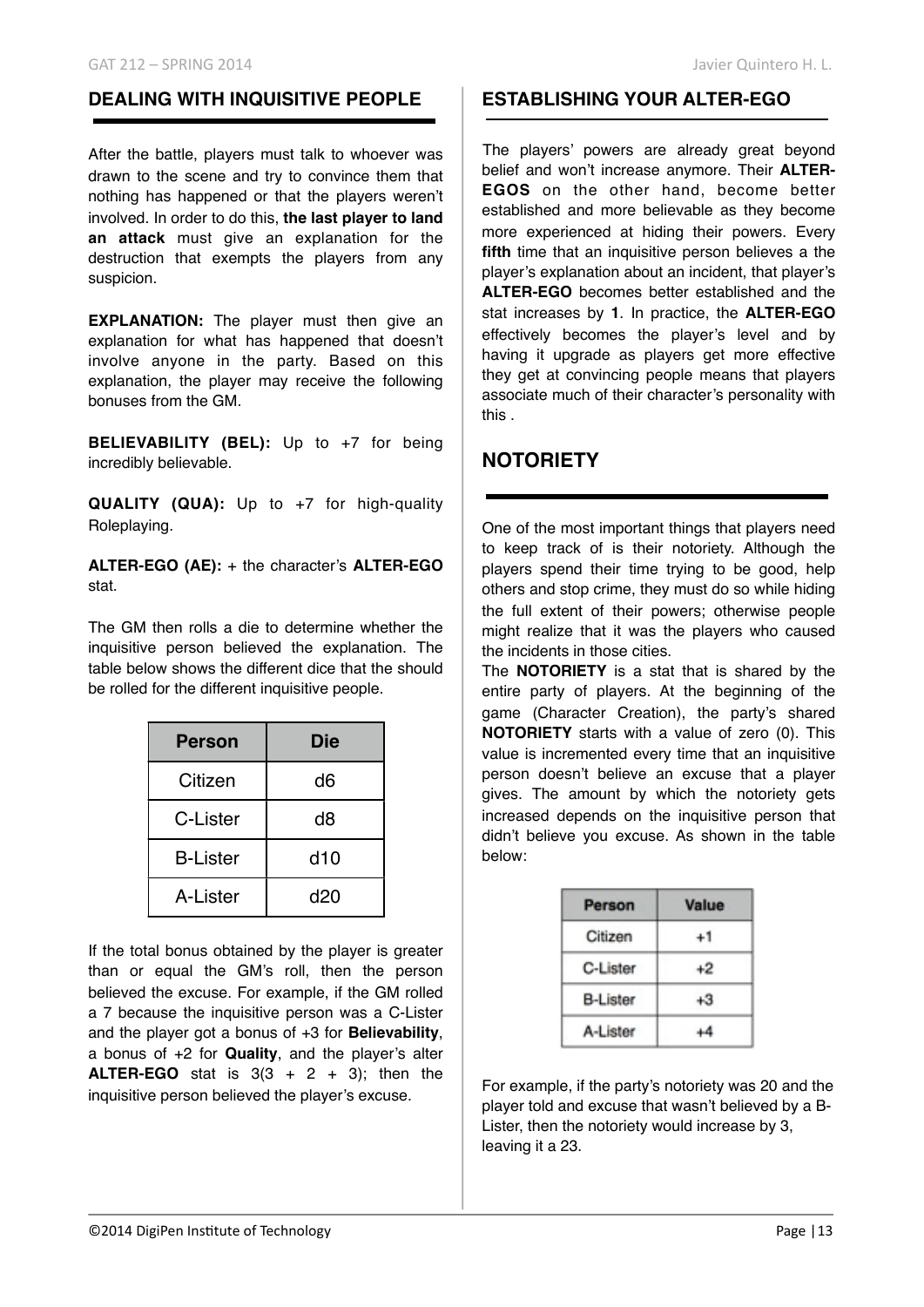#### **BEING DISCOVERED**

If the party's notoriety stat ever reaches a value of 100, then the players will be discovered by Giant Apple's Superheroes and all of their efforts will have been for nothing. Giant Apple's citizens will realize that it was the players who caused the accidents int he nearby cities and will run them out of town. The players will never be allowed back into town and will likely become wanted criminals. If this ever happens then the **GAME WILL END**.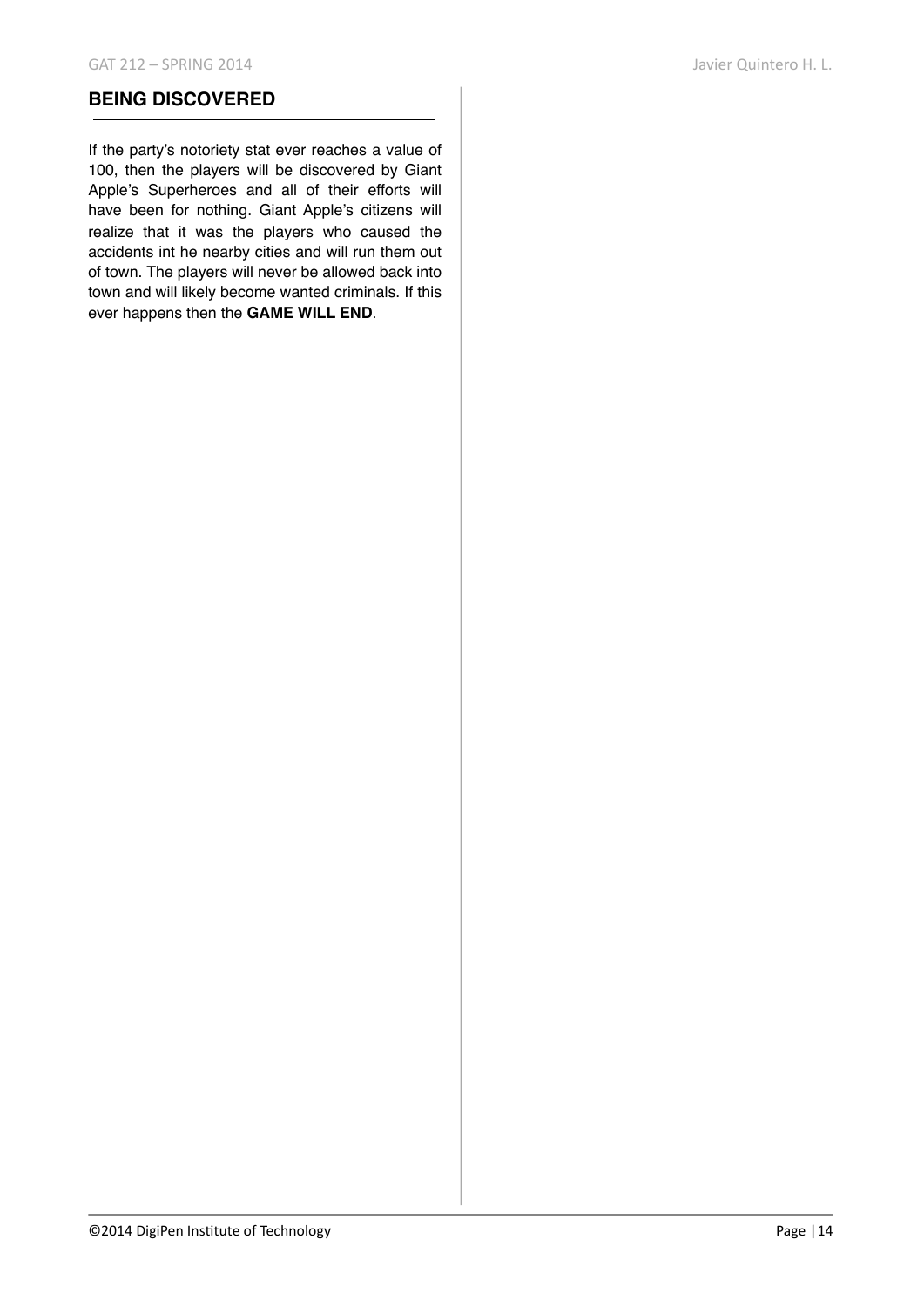## **NON-COMBAT**

At several points during the game, the players may find themselves in situations where they would like to use their powers for particularly intricate tasks. While, in general, for non-combat actions players are usually given free reign over their powers and simply succeed at whatever they attempt; there still may be situations where the player is doing something so intricate and delicate that it should carry the same risk as combat itself. For such situations, the following is an adaptation of the combat mechanics to be applied to non-combat scenarios at the GM's discretion.

#### **NON-COMBAT APPLICATION**

The following are the step-by-step instructions for using the combat system for non-combat situations. Please note with particular care the change to the first step:

- 1. The GM selects a difficulty level for the action
- 2. The GM rolls the action's difficulty die
- 3. The player rolls their **CON** dice to determine the number of **DAMAGE POINTS** that they are assigning to the environment
- 4. The players choose whether to subtract their **RES** from the **DAMAGE POINTS TO THE ENVIRONMENT.**
- 5. The player assigns no damage to the target unless doing so was the goal all along or they missed their CON roll.
- 6. **DAMAGE POINTS** are assigned to the environment.

**SELECTING A DIFFICULTY LEVEL:** The following is a table adapted from the **MAGNITUDE** table for combat.

| <b>DIFFICULTY</b> | <b>DIE</b>      |
|-------------------|-----------------|
|                   | d4              |
| $\mathbf{2}$      | d6              |
| 3                 | d <sub>8</sub>  |
| 4                 | d10             |
| 5                 | d <sub>20</sub> |

Rate the difficulty of the action that your players are trying to perform. Remember that the most difficult actions for Superheroes of the caliber that your players control, are usually small intricate actions.

For example, for the **Master Of Energy** it would be easy to **MOLD** a giant ball of energy and use it as a **PROJECTILE**; but would have much more trouble creating a string out of energy trying to thread it through a needle.

#### **DISASTERS**

Another example of a situation in which the GM might want the player to interact with the NON-COMBAT mechanic is when Natural Disasters Occur. These disasters can occur spontaneously when the players walk into a new City Block. A Sample description of the players interacting with this mechanic is shown below:

*A Tidal Wave assaults the city all of a sudden, the waves are crashing through the buildings we see this one wave approaching us through the alley. I [the Master of Energy] try to MOLD energy ball into something as thin and manageable as possible. I launch it as a projectile at the wave, trying to hit only the Wave and not the things around it so that it evaporates and people can be safe.* 

This situation illustrates very well the kind of scenario in which you would want to be able to limit your players powers for gameplay purposes. In this specific case, the player would probably have to enact a 'combat encounter' against the wave.This would limit the player and make the natural disasters feel much more exciting and engaging.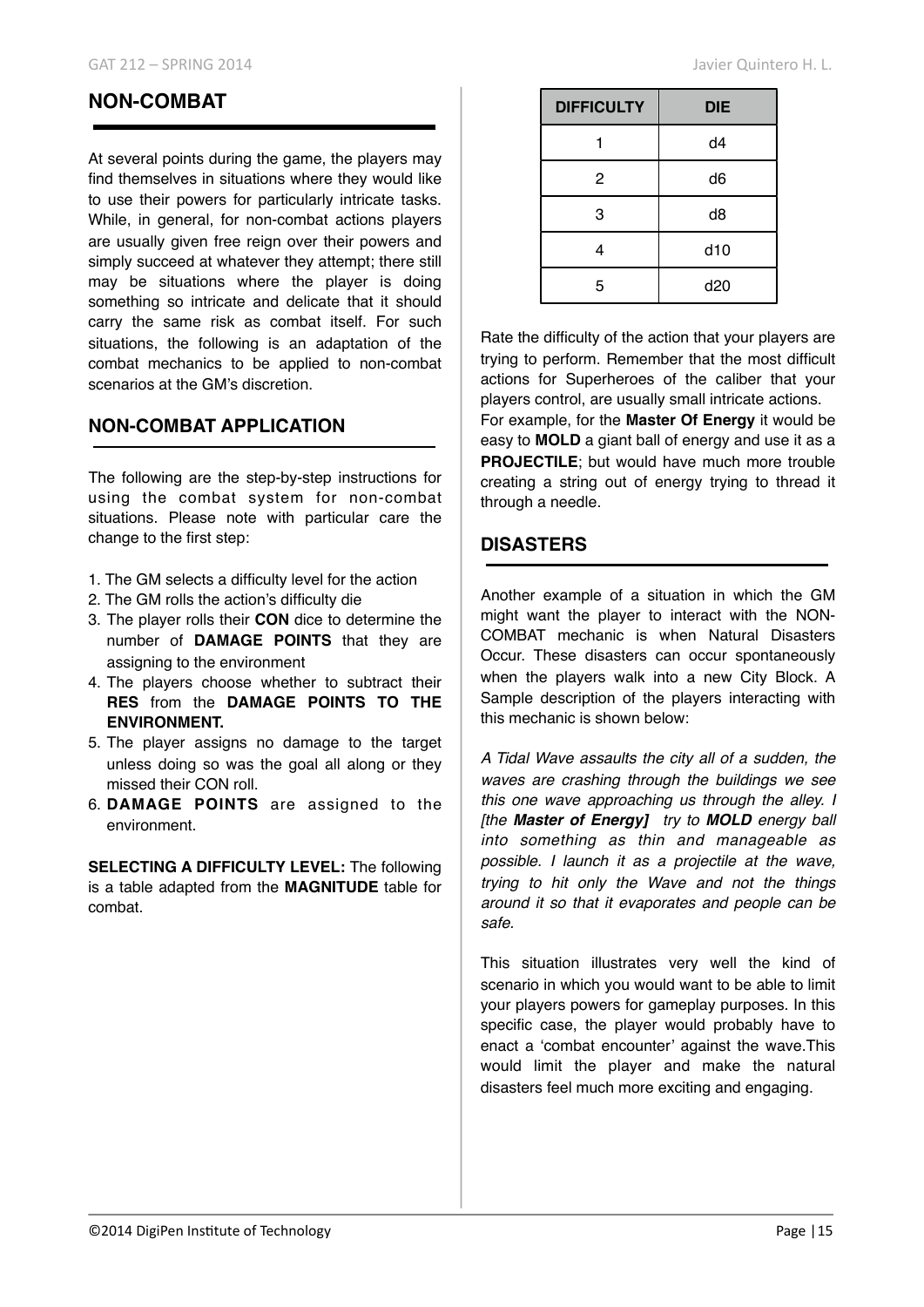## **SAMPLE ENEMIES**

## **PICKPOCKETS**

#### **Street-Level Pickpockets**

*The grunts of the world of theft.*  $MAG = 1$ **HIT POINTS =** 1

**SPECIAL ABILITY =** Patience Steal 6: When you eliminate this enemy, roll a d6. If you roll a 6, subtract 1 from your patience stat until the end of combat. (For example, if your patience was three, your patience becomes two until the end of this combat encounter).

## **Pickpocket Lieutenants**

*"By the time I realized they'd taken my wallet, they had already put it back"*  $MAG = 1$ 

## **HIT POINTS =** 2

**SPECIAL ABILITY =** Patience Steal 4: When you eliminate this enemy, roll a d4. If you roll a 4, subtract 1 from your patience stat until the end of combat. (For example, if your patience was three, your patience becomes two until the end of this combat encounter).

## **Pickpocket Queen**

*"Yes! Bring all shiny things to me!"*  $MAG = 1$ **HIT POINTS =** 4 **SPECIAL ABILITY =** Cunning (Immune to Master of the Mind)

## **MUGGERS**

## **Dark Alley Muggers**

*Hand over your wallet and no one gets hurt.*  $MAG = 2$ **HIT POINTS =** 1 **SPECIAL ABILITY =** Tough as Nails 6: When you eliminate this enemy, roll a d6. If you roll a 6 it doesn't get eliminated. (For Example, if you attack this enemy and then you roll a 6, it isn't eliminated).

## **Midday Carjacker**

*"Not even superheroes can outrun a car when I'm driving it"*  $MAG = 1$ **HIT POINTS =** 1 **SPECIAL ABILITY =** None

#### **Mugger Kingpin**

*"Don't throw away the wallets, we can sell them back to them."*

**HIT POINTS =** 4

 $MAG = 3$ 

**SPECIAL ABILITY =** Fearless (Immune to Master of Dark Magic).

## **GANGSTERS**

## **Disposables**

*Their job is to get crushed by the Superhero so the boss can get away.*  $MAG = 1$ **HIT POINTS =** 1 **SPECIAL ABILITY =** Saved By the Bell (if you would eliminate this creature, end the

## **Muscles**

*"His bicep is thicker than my head!"*  $MAG = 3$ 

**HIT POINTS =** 2

combat encounter ......

**SPECIAL ABILITY =** Tough as Nails 4: When you eliminate this enemy, roll a d4. If you roll a 4 it doesn't get eliminated. (For Example, if you attack this enemy and then you roll a 6, it isn't eliminated).

## **The Don**

*"Capisce?"* **HIT POINTS =** 2  $MAG = 2$ **SPECIAL ABILITY =** *Shield of Goons* (Immune to Master of Energy)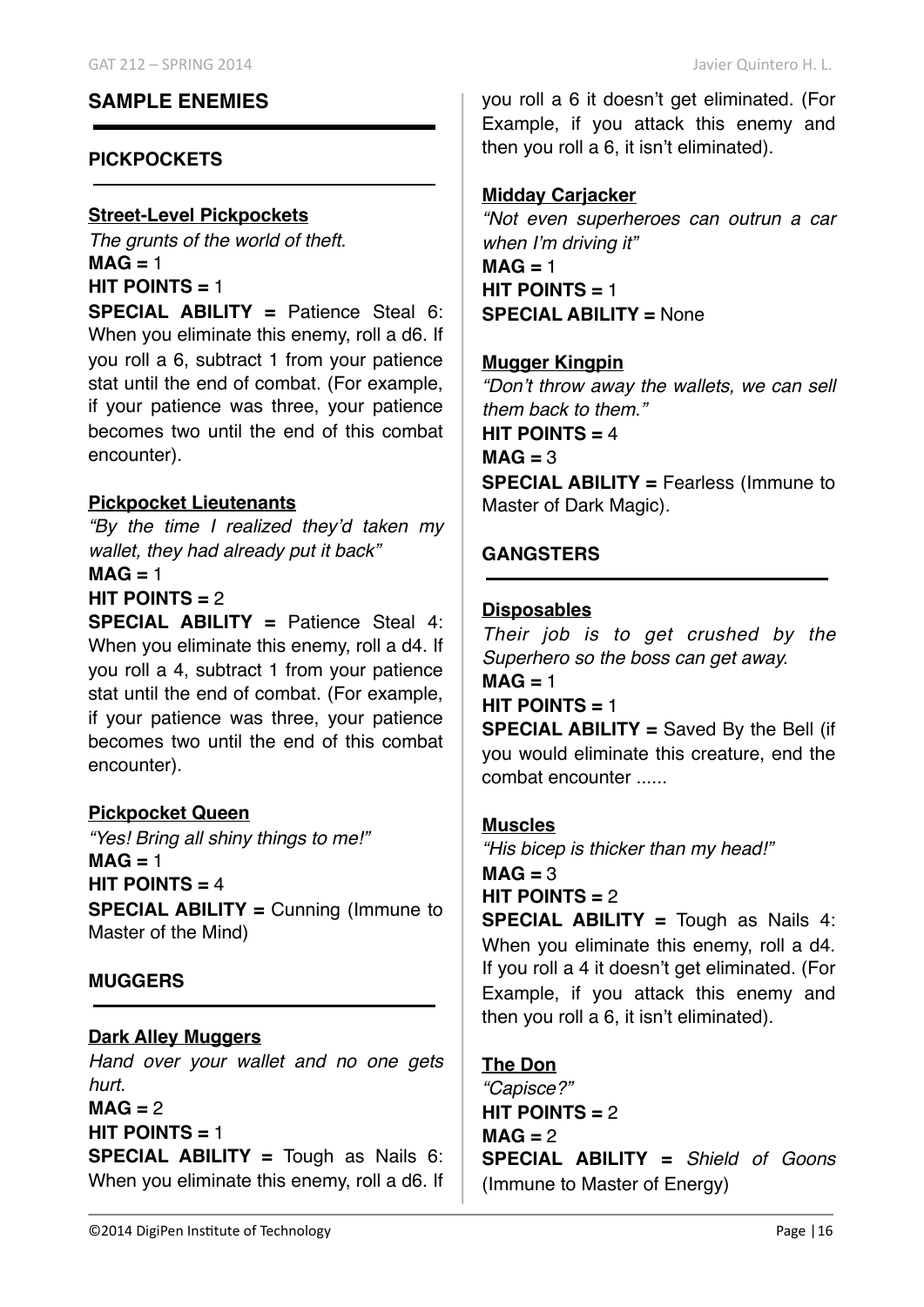#### **GREED-ORIENTED SUPER VILLAINS**

#### **Mastermind**

*"You think you stand a chance?"* **MAG = 1 HIT POINTS = 1 SPECIAL ABILITY =** Outsmart (The first time this enemy would be eliminated, it isn't and each players loses two patience)

#### **Crash Test Dummy**

*"I've had worse"*  $MAG = 4$ **HIT POINTS =** 4 **SPECIAL ABILITY** = No Pain (Immune to Master of Strength)

#### **HAVOC-ORIENTED SUPER VILLAINS**

#### **The Enrager**

*"You mad, bro?"* **MAG =** 1 **HIT POINTS =** 3

**SPECIAL ABILITY =** Enrage (when this goes down to one Hit Point, one players loses all of their patience.

## **The Destroyer**

*This is the end of all things MAG = 5 HIT POINTS = 5 SPECIAL ABILITY =* Vulnerable to Chaos

(Takes double damage from Master of Dark Magic)